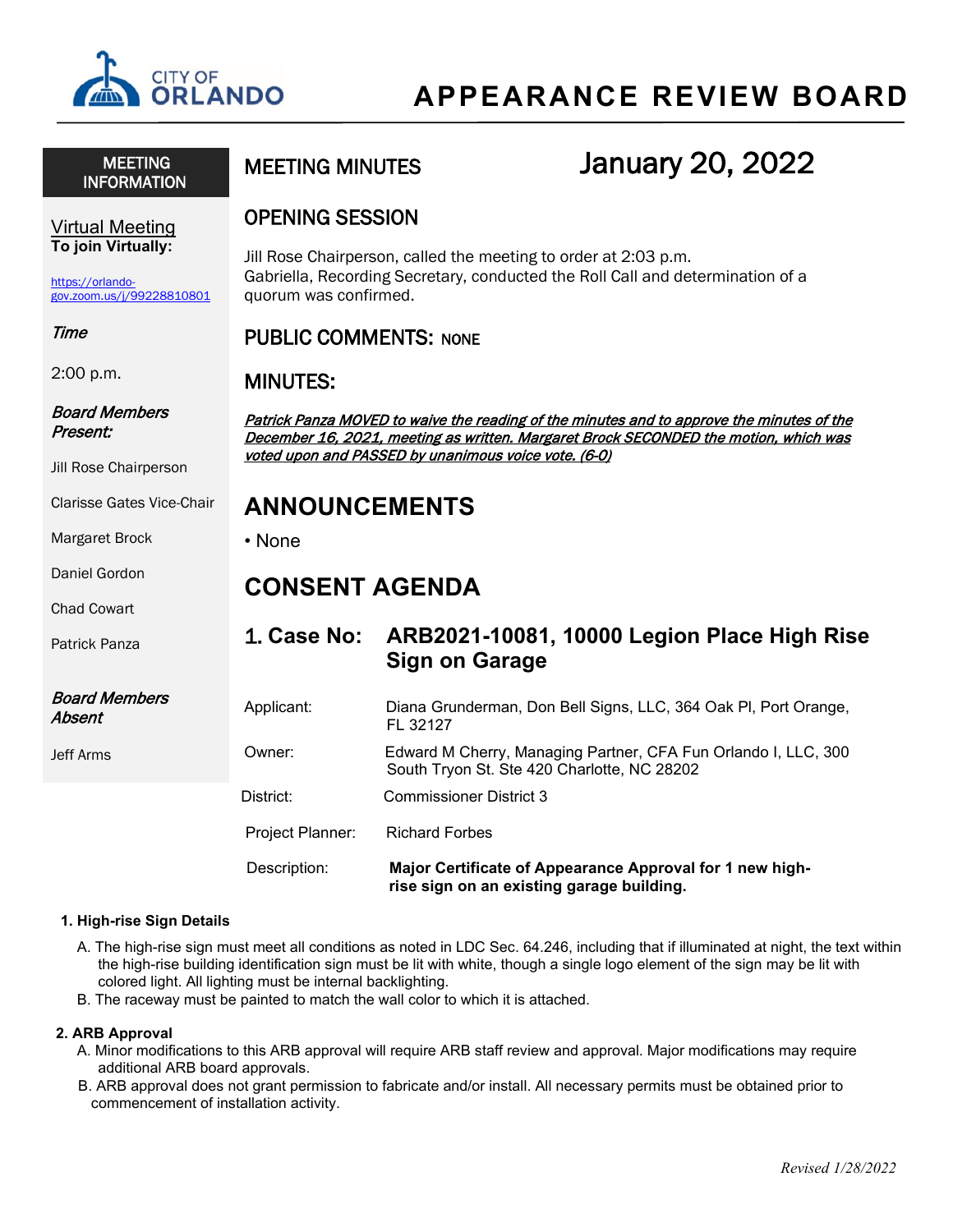#### **3. Sign Permits**

- A. ARB approval does not grant permission to begin or to construct any proposed improvements. All required building and engineering permits shall be obtained prior to commencement of construction.
- B. Sign permit documents shall be consistent with the ARB approved designs. Minor modifications to the plans approved in this application may be reviewed and approved by ARB Staff. Substantial changes to the approved plans may require an additional ARB Major Review.

*Recommended Action*: Approval, subject to the conditions in this staff report.

Margaret Brock MOVED to approve the CONSENT AGENDA subject to staff conditions, Chad Cowart SECONDED the motion, voted upon, and PASSED by unanimous voice vote (6 -0).

# **COURTESY REVIEW**

### **2. Case No: ARB2021-10069, Vive Apartment Building**

Applicant: Momtaz Barq, Principal Engineer, Terra-Max Engineering, Inc. 1507 S Hiawassee Rd. Ste 211, Orlando FL 32835 Owner: Jeffrey Condello, Whitestone Legacy, LLC, 3307 Clarcona Rd. Apopka, FL 32703 District: Commissioner District 4 Project Planner: Richard Forbes Description**: Courtesy Review of a 144-micro unit, 13 story residential building with integrated parking in a 6-story podium.** 

 *Recommended Action*: Courtesy Review- No Action Required.

Richard Forbes, Appearance Review Official discussed the case through a PowerPoint presentation with slides that included: Aerial photos, survey, views, elevations, floor plan, renderings, and staff recommendations.

- Momtaz Barq, Terra, Max Engineering, Inc. 1507 S Hiawassee Rd. Ste 211, Orlando, FL 32835. Spoke as the applicant in favor of this project. Mr. Barq thanked the staff for accommodating and providing recommendations for this project.
- Sam Sampoux, Scott + Cormia Architects, 429 S. Keller Rd. Ste 200, Orlando, FL 32810. Spoke as the architect of the project.

 Board Member Chad Cowart asked for clarification about the proposed bike lane vs. the renderings presented and how the applicant will meet the streetscape requirements. Mr. Richard Forbes, Appearance Review Official, explained that the bike trail would take the parking lane in the street, giving room for the 15 ft. streetscape that includes the parkway strips, trees, and sidewalk. Chad also indicated that the podium needs additional screening treatments.

 Patrick Panza explained that he agrees with staff comments and expressed that he would like to see more articulation on The north and south elevations of the building.

Margaret Brock requested that the south elevation and the east elevation receive additional treatments.

Danny Gordon suggested more screening of the podium and a more simplified and consistent direction as the podium has a different expression than that of the tower above.

Jill Rose noted concern about the louvers proposed for the top level of the podium and felt additional screening treatments were necessary.

 An extensive conversation ensued between the Board, the Applicant, Staff, and the Developers regarding the bikeway, parking podium, parking deck, screening, floor plan, elevations, street-level views request, outdoor elements, retail space, and design. The board member all agreed that the podium levels need additional design work. Since this is a preliminary Courtesy Review, the final project details will later come back to the board for Major ARB review.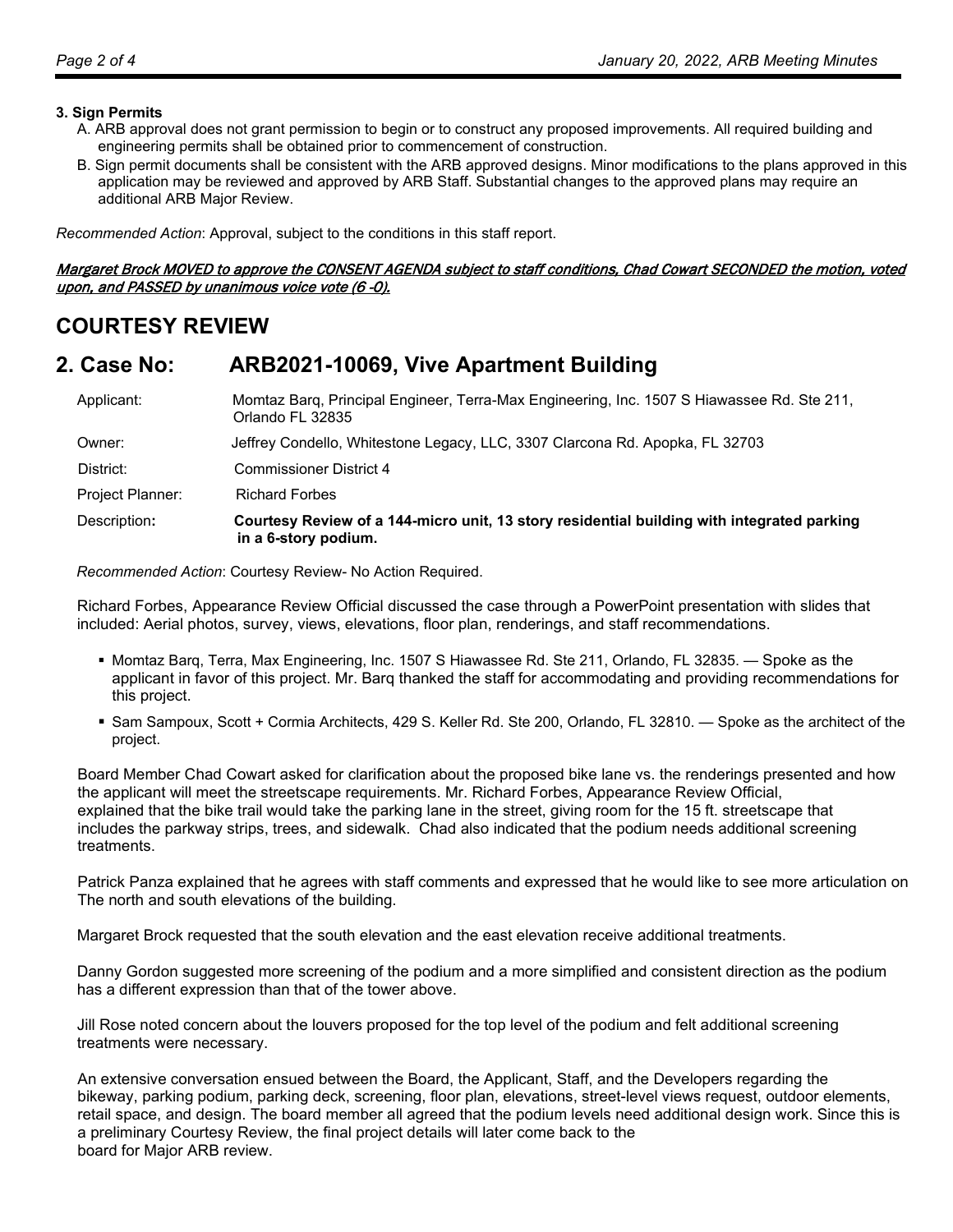Mr. Sampoux addressed the Board with additional information about the garage opacity, screening, height, and ventilation. Mr. Doug Metzger, Chief Planner, provided some clarification on minimum height requirements on ground floor.

 The Board thanked Mr. Barq and Mr. Sampoux for the Courtesy Review of the project and looked forward to seeing the final submission.

### As this was a Courtesy Review, no further action was needed on the item.

# **REGULAR AGENDA**

# **3. Case No: ARB2021-10085, Hicks Ave Extension-South Street to Gore St.**

| Description:     | Request for a Major Certificate of Appearance Approval to construct a new<br>roadway segment and the landscape which is part of an FDOT project. |
|------------------|--------------------------------------------------------------------------------------------------------------------------------------------------|
| Project Planner: | <b>Richard Forbes</b>                                                                                                                            |
| District:        | <b>Commissioner District 5</b>                                                                                                                   |
| Owner:           | Laurie Botts, City of Orlando, 400 S Orange Ave. Orlando, FL 32801.                                                                              |
| Applicant:       | Michelle Robinson, City of Orlando, 400 S Orange Ave. Orlando, FL 32801.                                                                         |

 *Recommended Action*: Approval, based on the conditions in the staff report.

#### **1. ARB Approval**

- A. Minor modifications to this ARB approval will require ARB staff review and approval. Major modifications may require additional ARB board approvals.
- B. ARB approval does not grant permission to construct and/or install. All necessary permits must be obtained prior to commencement of installation activity.

#### **2**. **Streetscape**

- A. Unless otherwise specified or detailed in this staff report, all streetscape design and construction is required to comply with the design and construction requirements of the Downtown Orlando Streetscape Design Guidelines and the conditions in this staff report.
- B. Valve and Junction Boxes—All at grade junction, valve and control boxes in the streetscape zone must be vehicle bearing

Richard Forbes, Project Planner, gave a PowerPoint presentation that showed: Location, Project Area, project overview, street photos, roadway plan, landscape plan, and staff conditions of approval.

Michelle Robinson, Transportation Planning Manager, 400 S Orange Ave. Orlando, Fl 32801, addressed the Board with additional information about the project. She explained that a community meeting was held on December 9, 2021, and a second one was held on January 6, 2022. A final design will be tentatively available by Spring 2022. The project is planned to go to construction bidding in May to align with the FDOT project to the south.

### **Speakers:**

- Shaniqua Rose, 3239 Old Winter Garden Rd. Ste. 10 Orlando, FL 32805 Spoke in opposition.
- Lawanna Gelzer, 815 Hill St. Orlando, FL 32505 Spoke in opposition.
- **Dorothy Stephenson, 621 McDevitt St. Orlando St. Orlando, FL 32805 Spoke in opposition.**

Main concerns were Hicks Ave Extension-South Street to Gore St., The Parramore Comprehensive Neighborhood Plan, Alternatives Analysis and Vision plan. Mr. Doug Metzger and Mr. Walter Hawkins addressed the speaker's concern.

### **Board comments:**

Board member Patrick Panza asked for clarification on the process for this Item. Mr. Richard Forbes, Project Planner, explained that January 20, 2022, ARB meeting minutes would tentatively go to the February 21, 2022, Council meeting for approval. No other Board review is required for this Item.